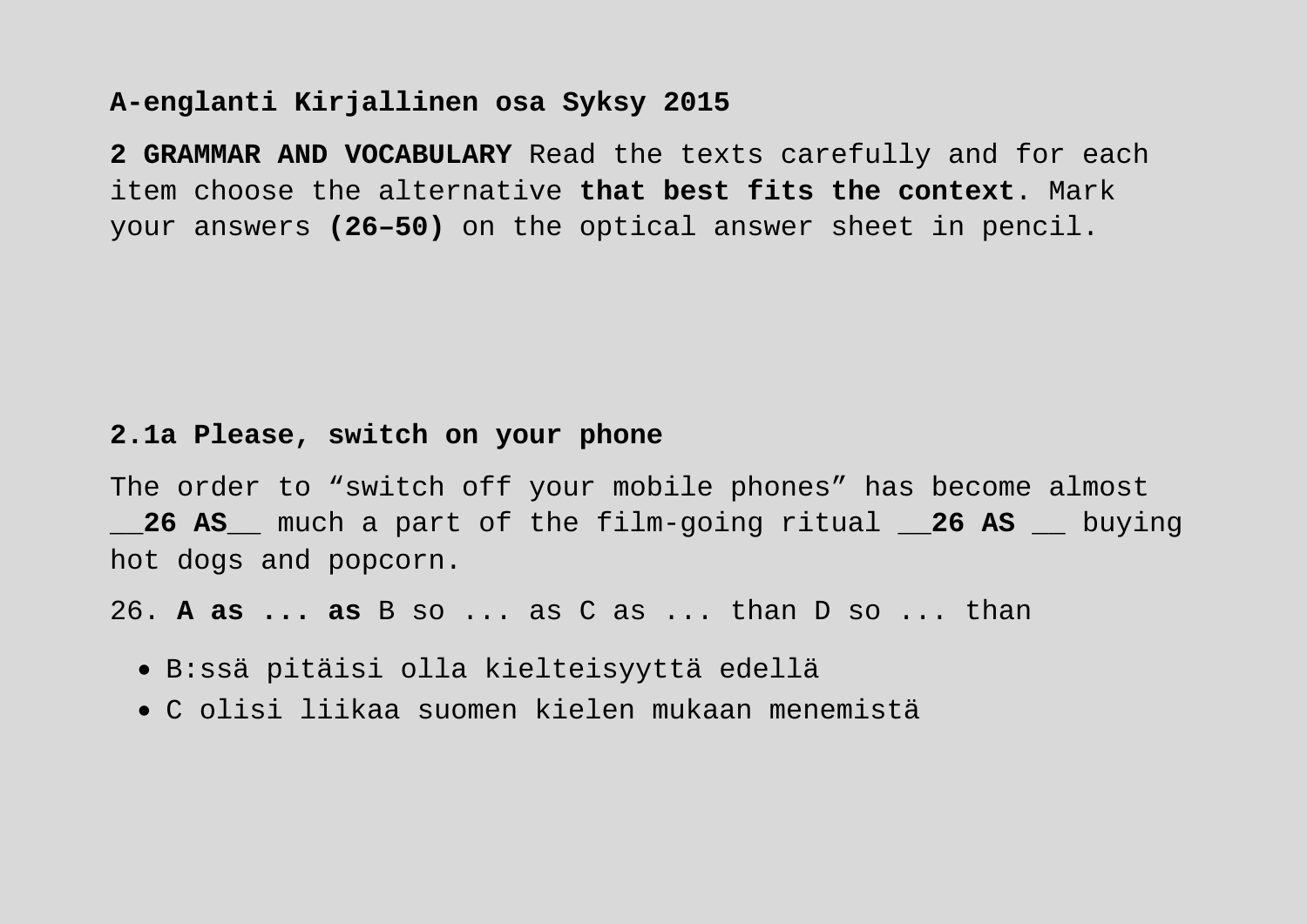But the cinema, perhaps **27 HAVING RESISTED** the growth of phone technology more than any other form of entertainment venue, is finally giving in to the public demand to continually interact with mobile electronic devices.

27. A resists B being resisted C resisted **D having resisted** 

• Koko virkkeen aikaviittaukset ymmärrettävä

Nearly 200 cinemas \_\_**28 ACROSS** \_\_ Britain are currently experimenting with an initiative that encourages them to download an app to their mobile phones in the foyer and then play an interactive quiz when they get inside the cinema.

- 28. A over **B across** C through D under
	- A:n pitäisi olla all over sopiakseen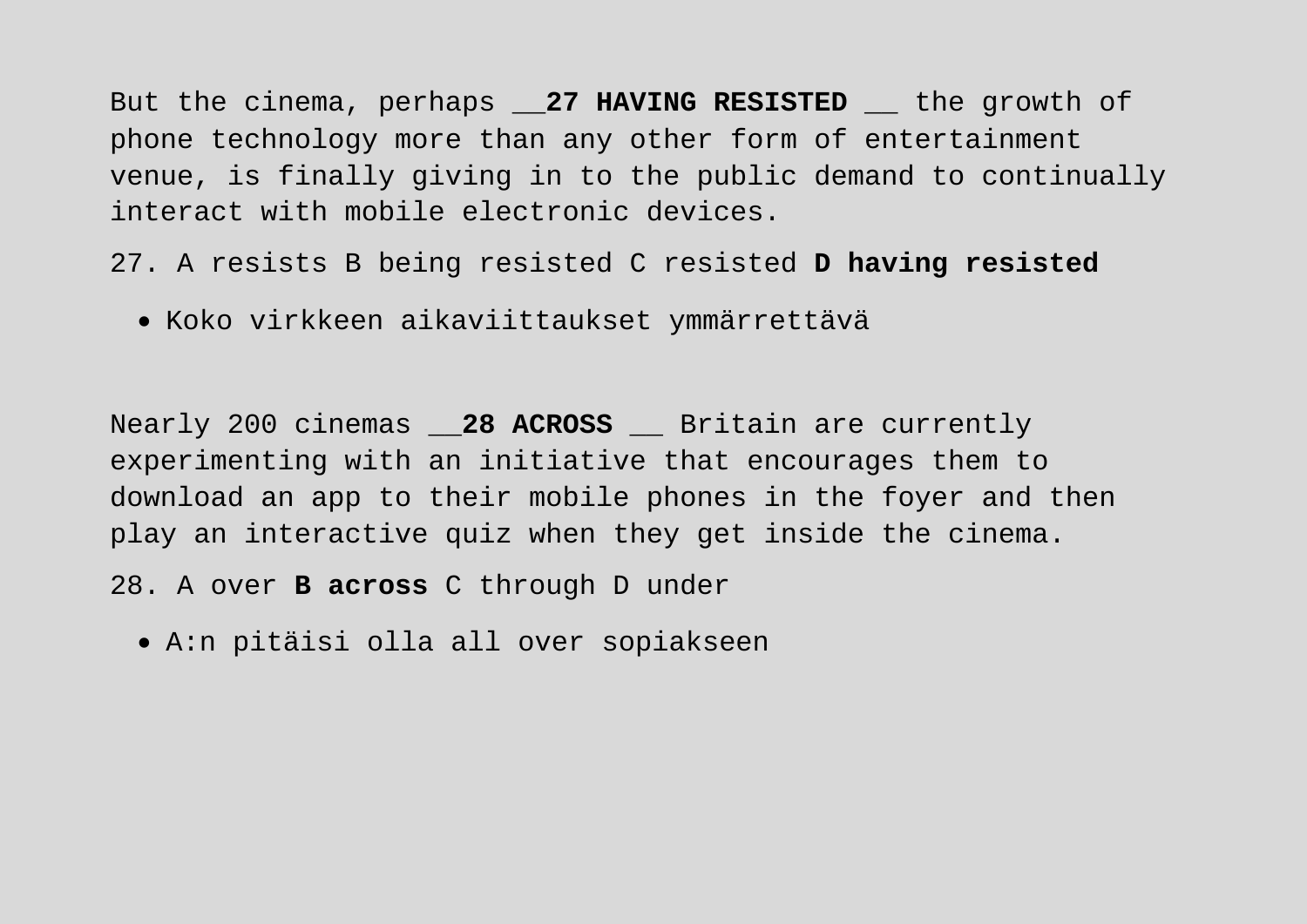The "cinime" app allows for advertisers to send offers to filmgoers as their phones pick \_\_**29 UP**\_\_ sonic messages from the big screen.

29. A out B off **C up** D on

• A: valikoida , D: näykkiä, kiusata

A prototype "cinime" experiment, using Ben and Jerry's ice cream as a sponsor, enabled audience members to win free tubs of ice cream. Simon Rees, the CEO of Digital Cinema Media said that the technology needed to \_\_**30 BE MANAGED** \_\_ to ensure that the use of phones was not detrimental to the enjoyment of other filmgoers.

- 30. A managing B be managing C being managed **D be managed** 
	- TECHNOLOGY on lauseessa KOHDE, joten passiivinen predikaatti puuttuu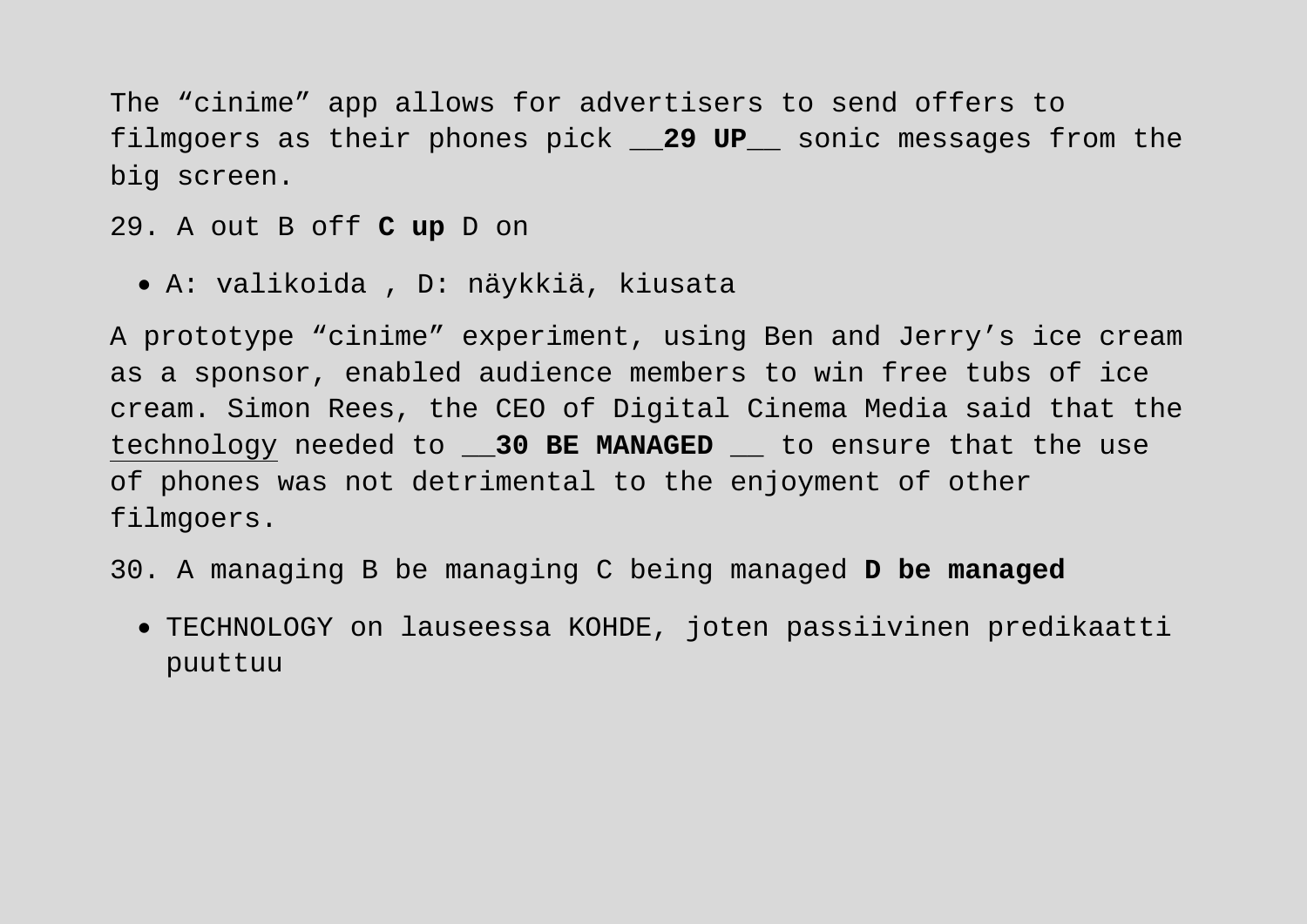"Your expectation of the cinema is \_\_**31 SOMETHING** \_\_ special and everything we do has to improve that experience," he said, but **32 THERE WAS wan opportunity for studios, cinemas and** brands to engage with the consumer before and after the film".

31. A any B anything C some **D something**

- any-alkuiset myöntölauseissa 'mikä/mitä tahansa'
- C vaatisi substantiivin pääsanaksi
- 32. A one was B there has **C there was** D one has
	- (jossain) on jotain = THERE IS

The "cinime" initiative is also intended to encourage audiences to take their places early, **33 PLAYING** interactive games that begin ahead of the trailer reel.

- 33. A play B plays **C playing** D played
	- aktiivinen lauseenvastike = while they are playing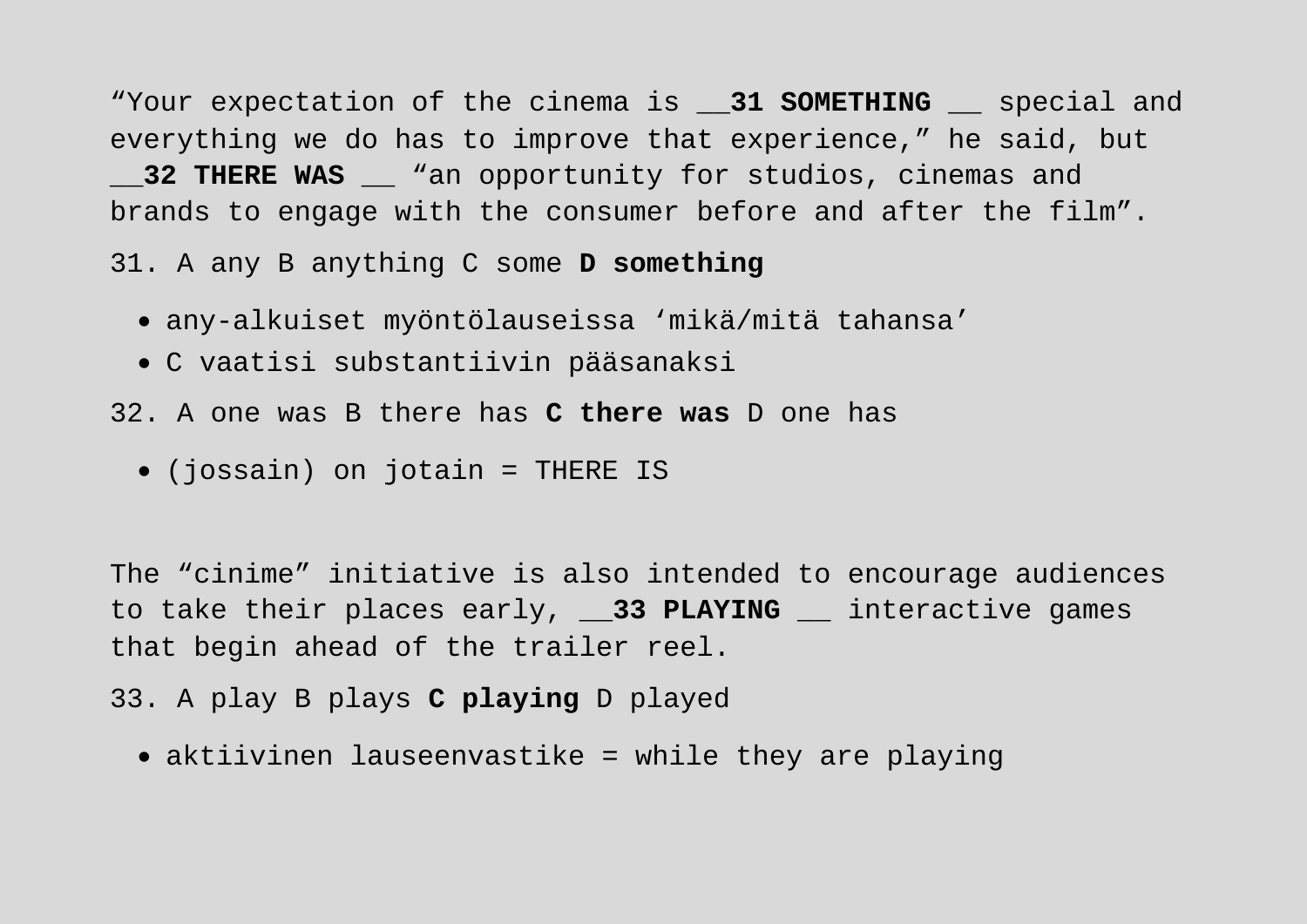Rees 34 INSISTED that the film itself should remain "sacred".

34. **A insisted** B installed C infixed D influenced

• sanastokysymys

But cinemas find \_\_**35 IT** \_\_ hard to resist mobile media's entrance into the film.

35. **A it** B one C such D there

Interactivity in the cinema \_\_**36 HAS BEEN TALKED**\_\_ of for some years, but has struggled to catch on.

36. A is talked B has talked **C has been talked** D had been talked

- lauseen aloittaa kohde eli passiivia puuttuu
- ajanmääre kertoo, että tekeminen on alkanut menneisyydessä ja jatkuu edelleen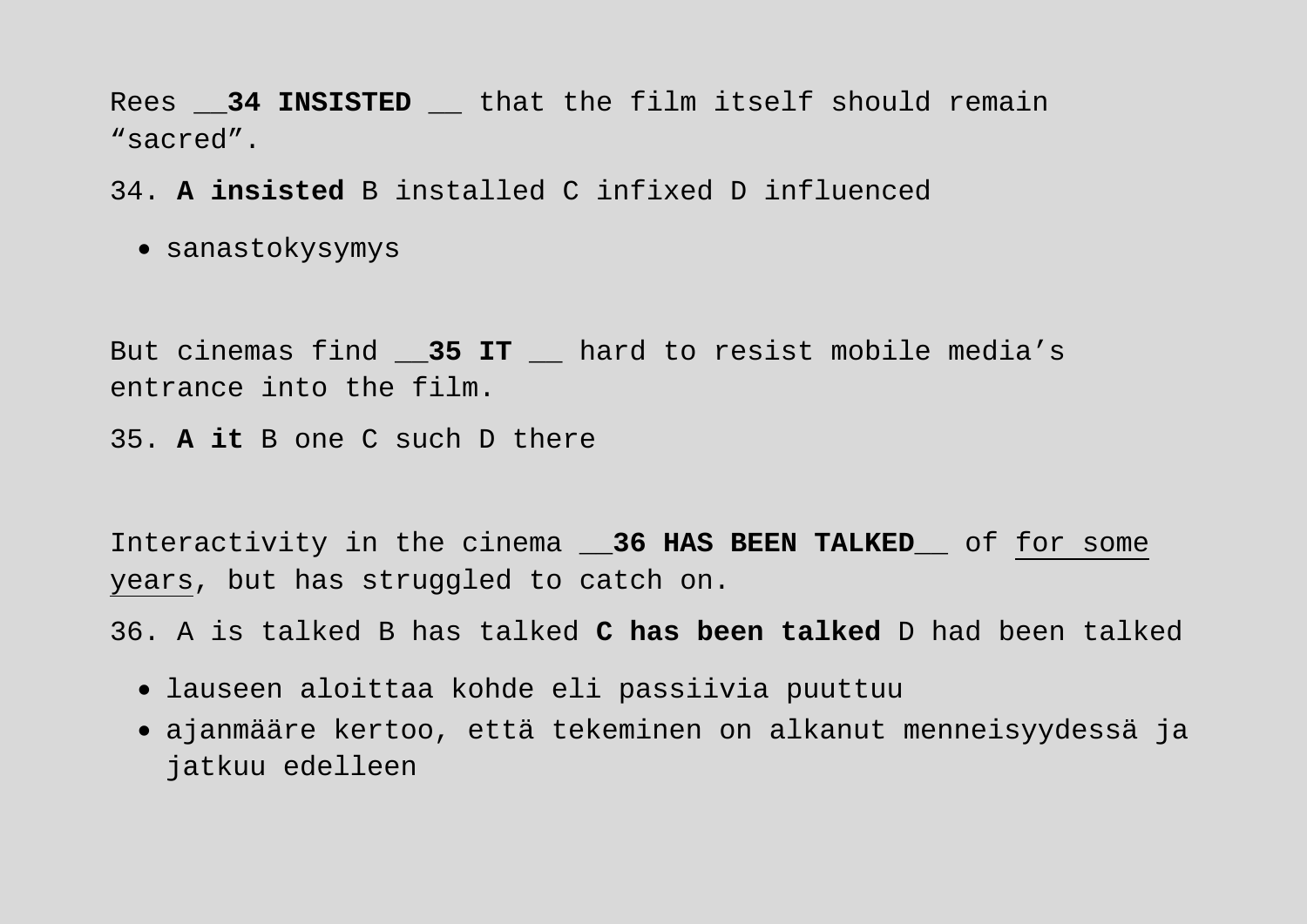Last Call was a German horror film that asked willing members of the audience to enter their mobile phone numbers on a speed dial database so that, at a point in the film, they could be called to choose from a variety of options facing a key character. With the growth of "second screening" while watching films \_\_**37 ON** \_\_ television, it seems many people can no longer simply just sit and watch a film. Earlier this year App, a Dutch interactive horror movie, claimed to be "the first second-screening film".

37. A in B in a **C on** D on a

## • yleistietoa

App required the cinema audience to download a free app to their phones and interact with it as the film played. Its storyline? A psychology student is hopelessly \_\_**38 ADDICTED** \_\_ to her smartphone.

38. **A addicted** B dependent C supported D obedient

• prespositiotietämyksellä jäljelle jäävät A ja D, joista D ei ole järkevä

The Independent on Sunday, 5 January 2014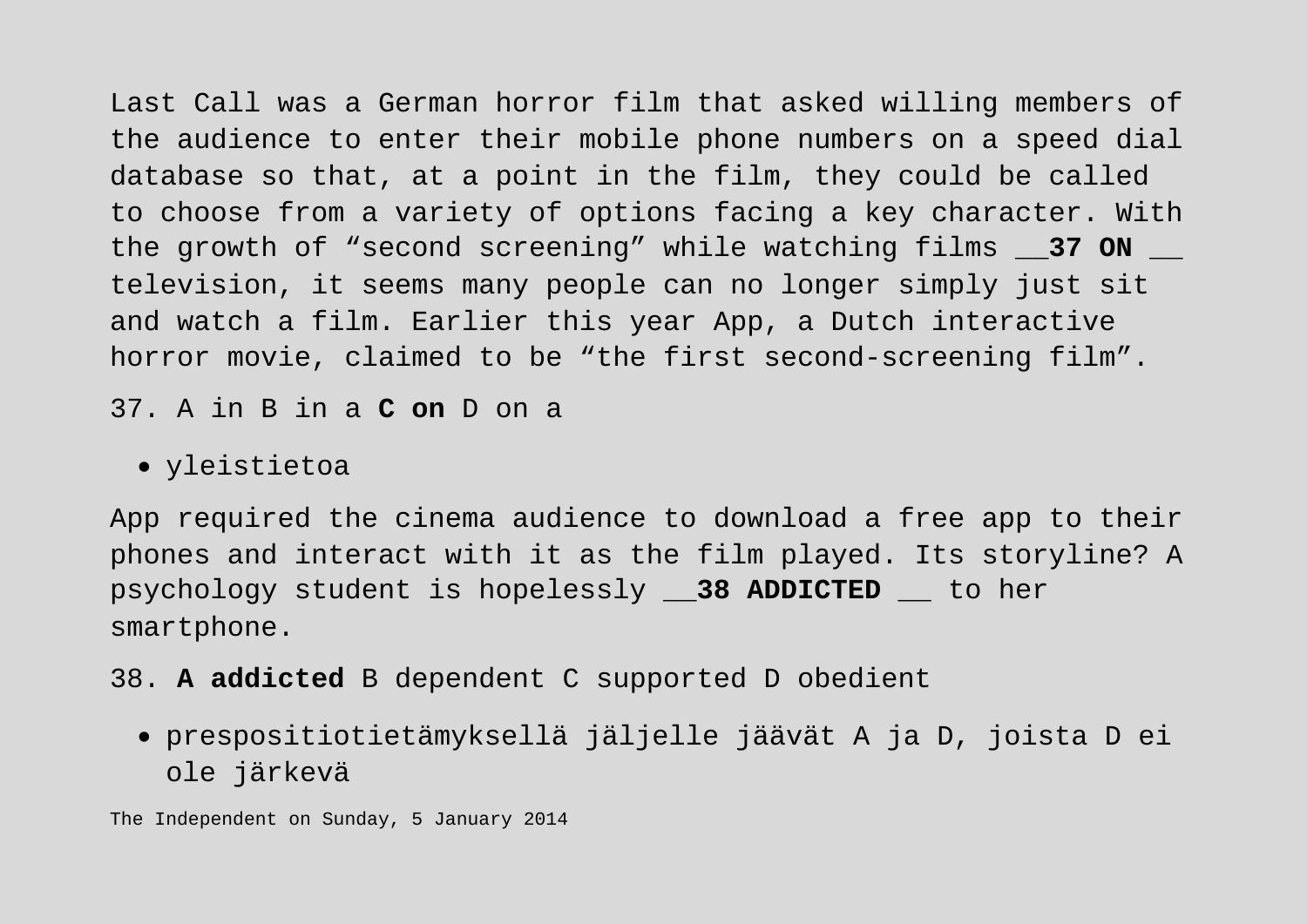## **2.1b What a waste!**

Supermarkets and food retailers are today accused \_\_**39 OF FAILING** to take the responsibility for the UK's food-waste crisis, \_\_**40 CONTRIBUTING** \_\_ to fifteen million tons of produce being thrown away unnecessarily every year.

39. A fail B to fail C failing **D of failing**

• to accuse X of Y

40. A contribute B contributes C contributed **D contributing** 

• kaksi rinnasteista päälausetta, joten tämä on aktiivinen lauseenvastike (-ING-muoto)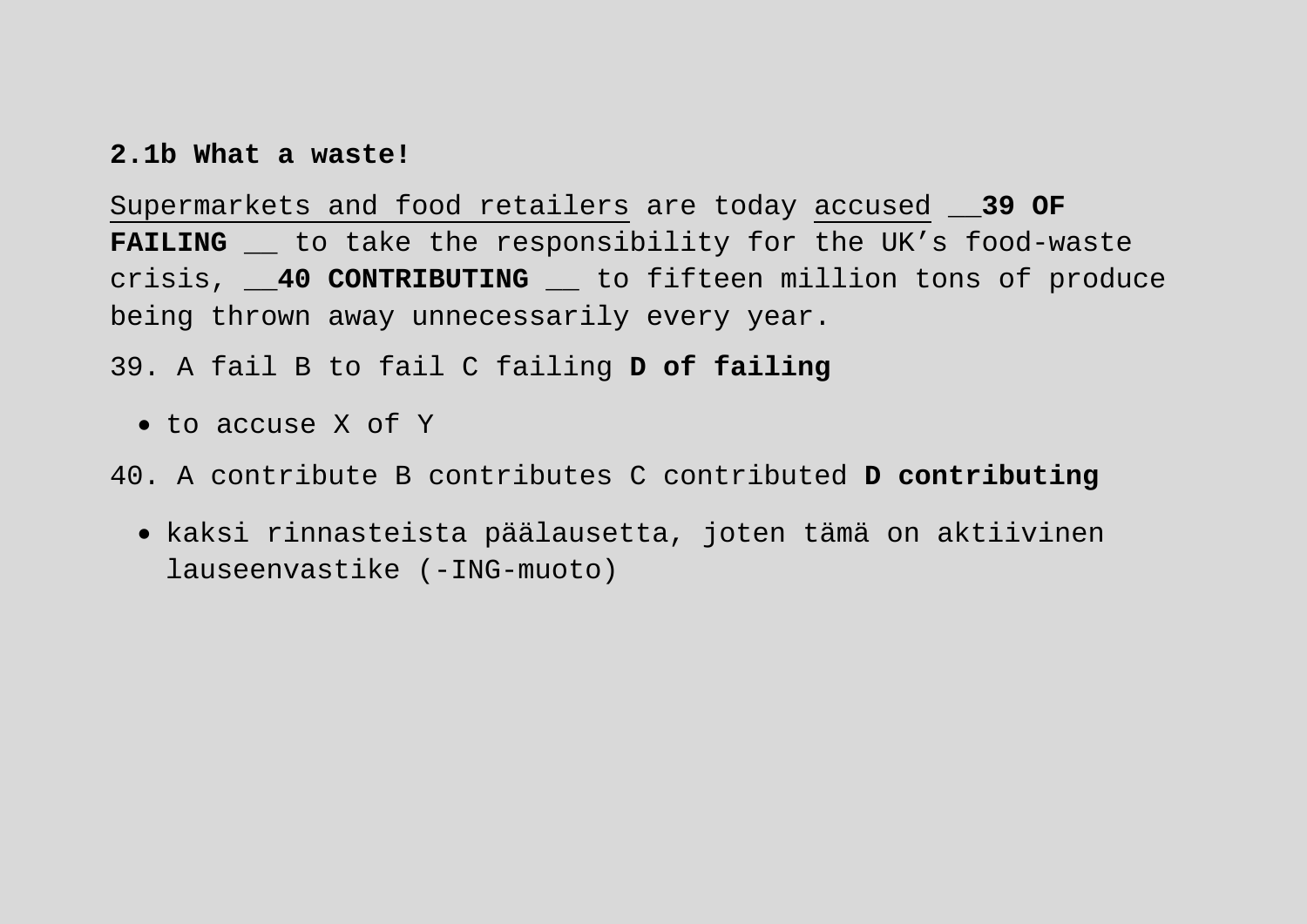A report published by the House of Lords EU Committee concludes British retailers are shifting the blame onto customers by luring them in with Buy One Free offers, a practice \_\_**41 IT SAYS** \_\_ should cease.

41. A it is **B it says** C said D saying

• tunnista pääsana report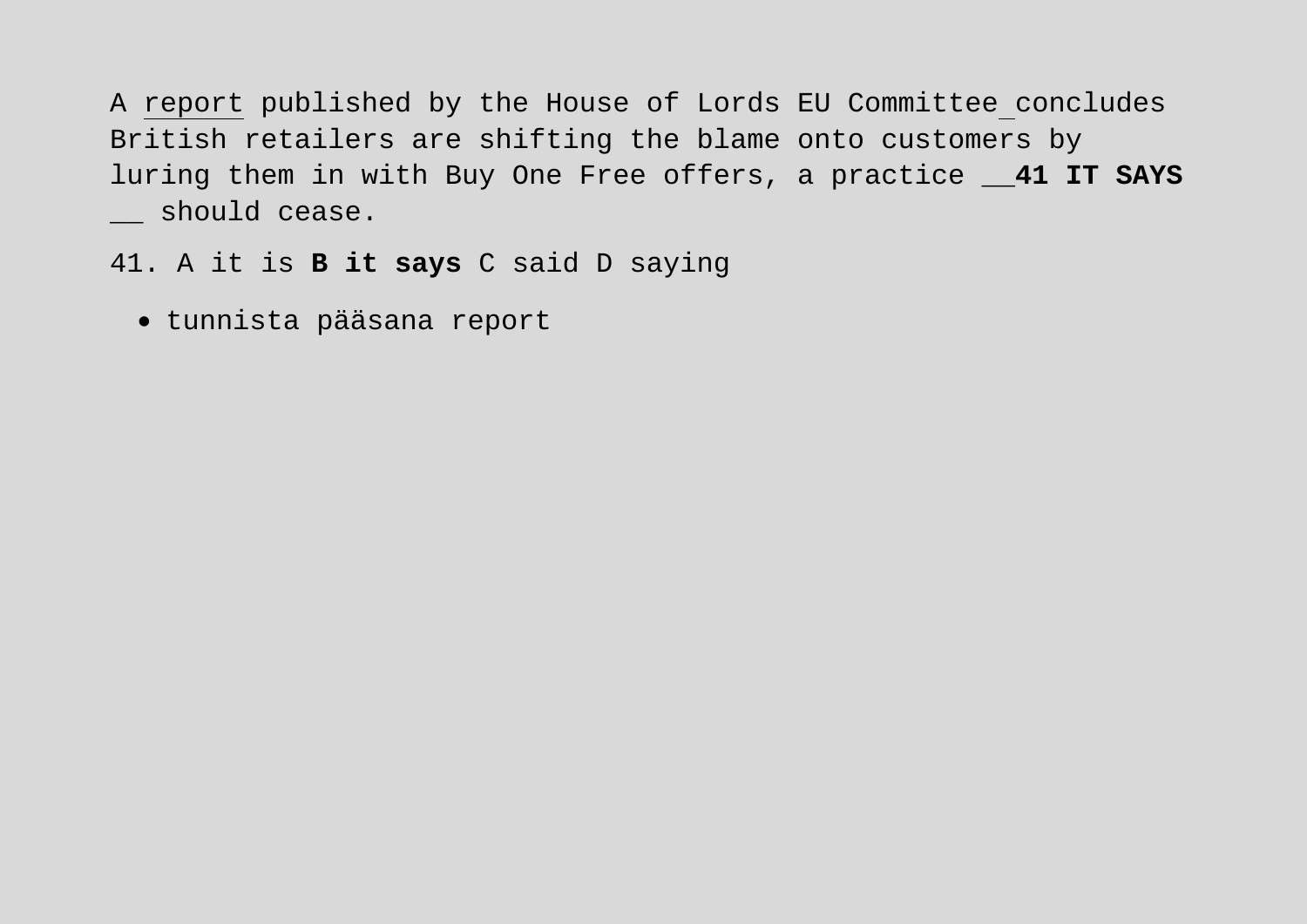Farmers are also unfairly scapegoated by supermarkets cancelling orders at the last minute, the peers said. The committee, \_\_**42 WHICH** has been examining the impact of food waste in the UK and the EU, said Britain's inability to reuse the amount of unwanted food it produces was "morally repugnant" and \_\_**43 COSTS** \_\_ the economy at least £5bn a year.

42. A that B what **C which** D who

- THAT ei käy irralliseen relatiivilauseeseen
- WHAT ei viittaa itsensä ulkopuolelle
- WHO viittaa ihmisiin
- 43. **A costs** B pays C prices D buys
	- COST: maksaa, olla hintana
	- PAY: maksaa (rahaa) jostakin
	- PRICE: hinnoitella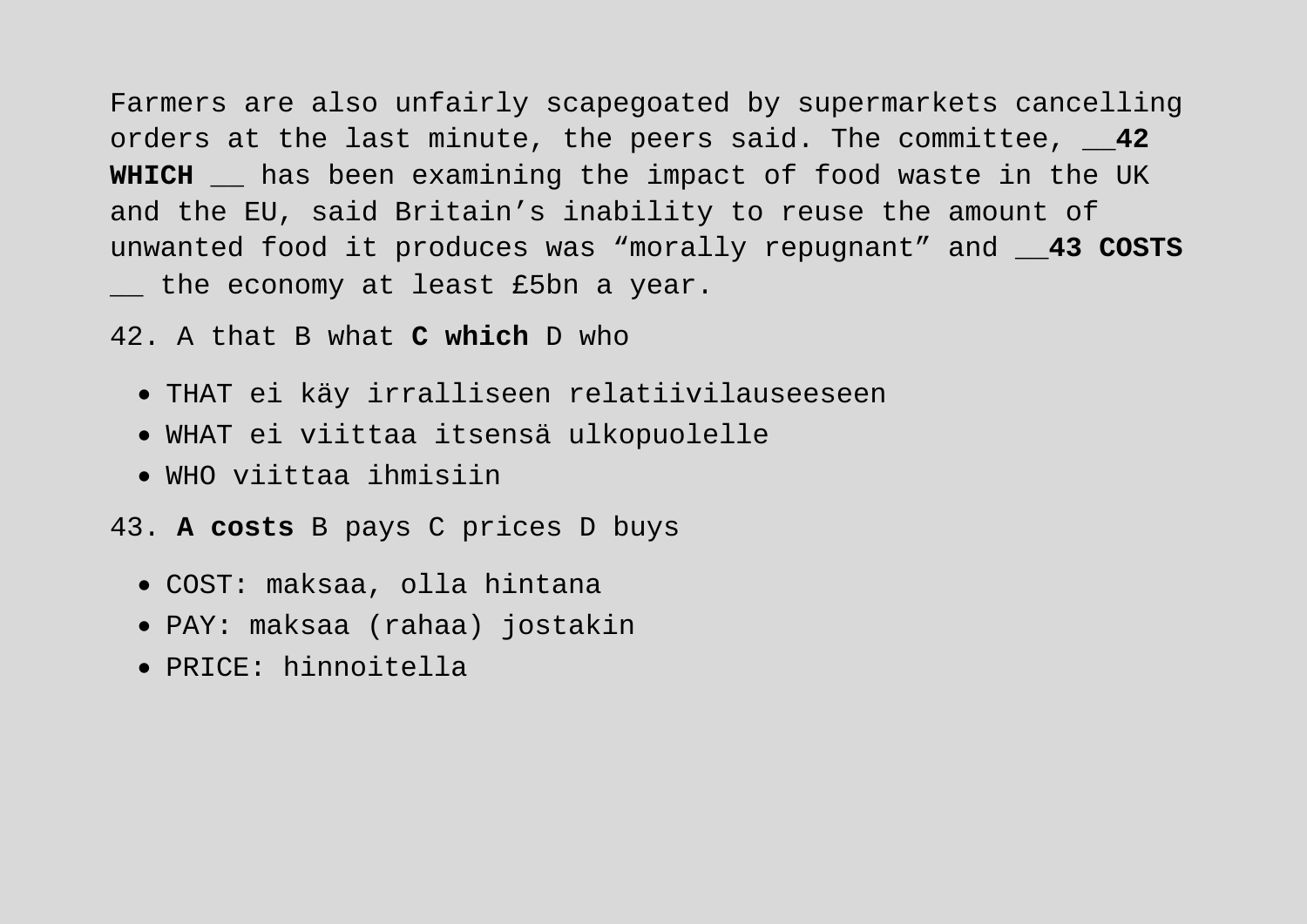The report turned its fire on Britain's retailers, saying they had the power to "influence the behaviour of producers, manufacturers and consumers but, \_\_**44 THUS FAR** \_\_, have failed to take their responsibilities sufficiently seriously."

44. A as far B that far C this far **D thus far**

• sanonta

Evidence \_\_**45 GIVEN** \_\_ to the committee showed how supermarkets transfer food waste to other areas of the supply chain.

45. A give B gives C gave **D given**

- tunnista lauseen aloittaja tekemisen KOHTEEKSI eli passiivinen predikaatti puuttuu
- D (which/that was) given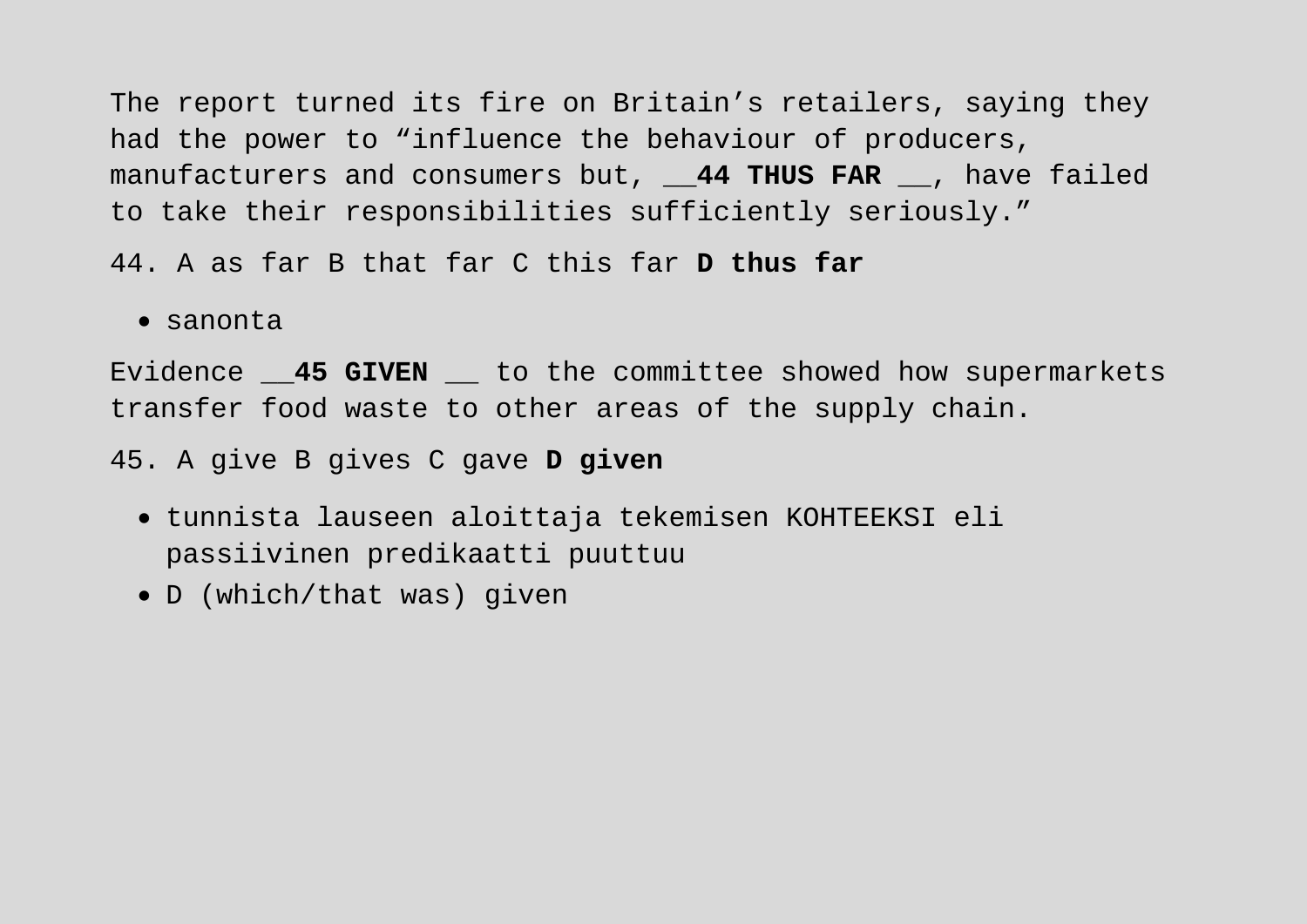Retailers pass the burden of food waste on to the consumer. According to the estimates published by the European Commission, retailers only directly \_\_**46 ACCOUNT FOR** \_\_ around five per cent of food waste, with consumers causing much more.

46. **A account for** B make up C rely on D put in for

• **vastata jstkn** / koostua jskn / laskea jkn varaan / pyytää

Closer analysis suggests that retailers, and supermarkets in particular, have developed ways to distribute what could become their food waste to other parts of the supply chain. This creates the \_\_**47 IMPRESSION** \_\_ that producers and consumers are more at fault.

47. A ideal B impact **C impression** D intention

• ihanne / vaikutus / **vaikutelma** / aikomus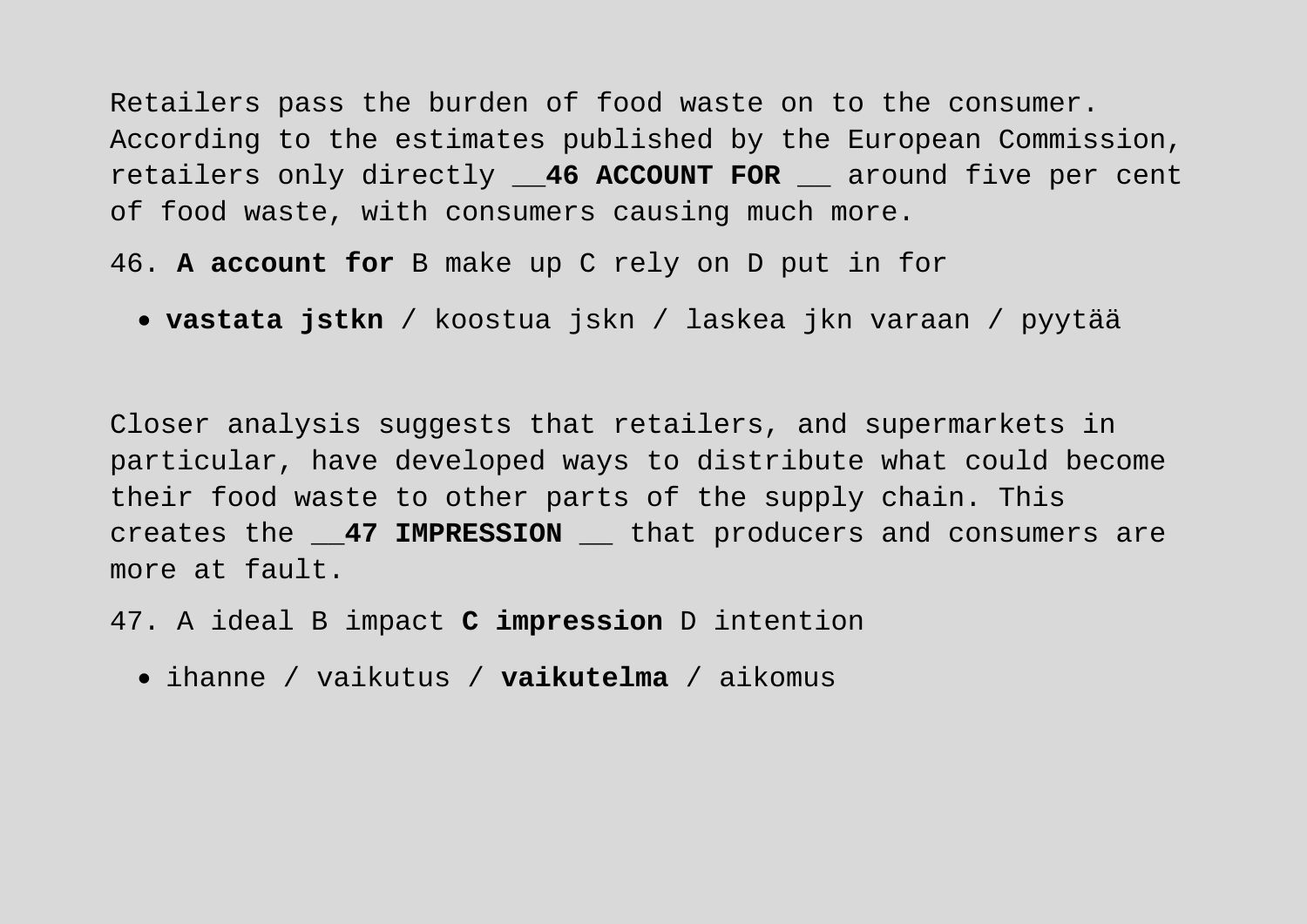"It is clear that retailers must \_\_**48 ASSUME** \_\_ a far greater responsibility for prevention of food waste in the home," the report says.

48. **A assume** B be assumed C assure D be assured

- ASSUME tässä: ottaa
- ASSURE vakuuttaa jollekin
- retailers on aktiivinen teon suorittaja, joten aktiivinen predikaatti puuttuu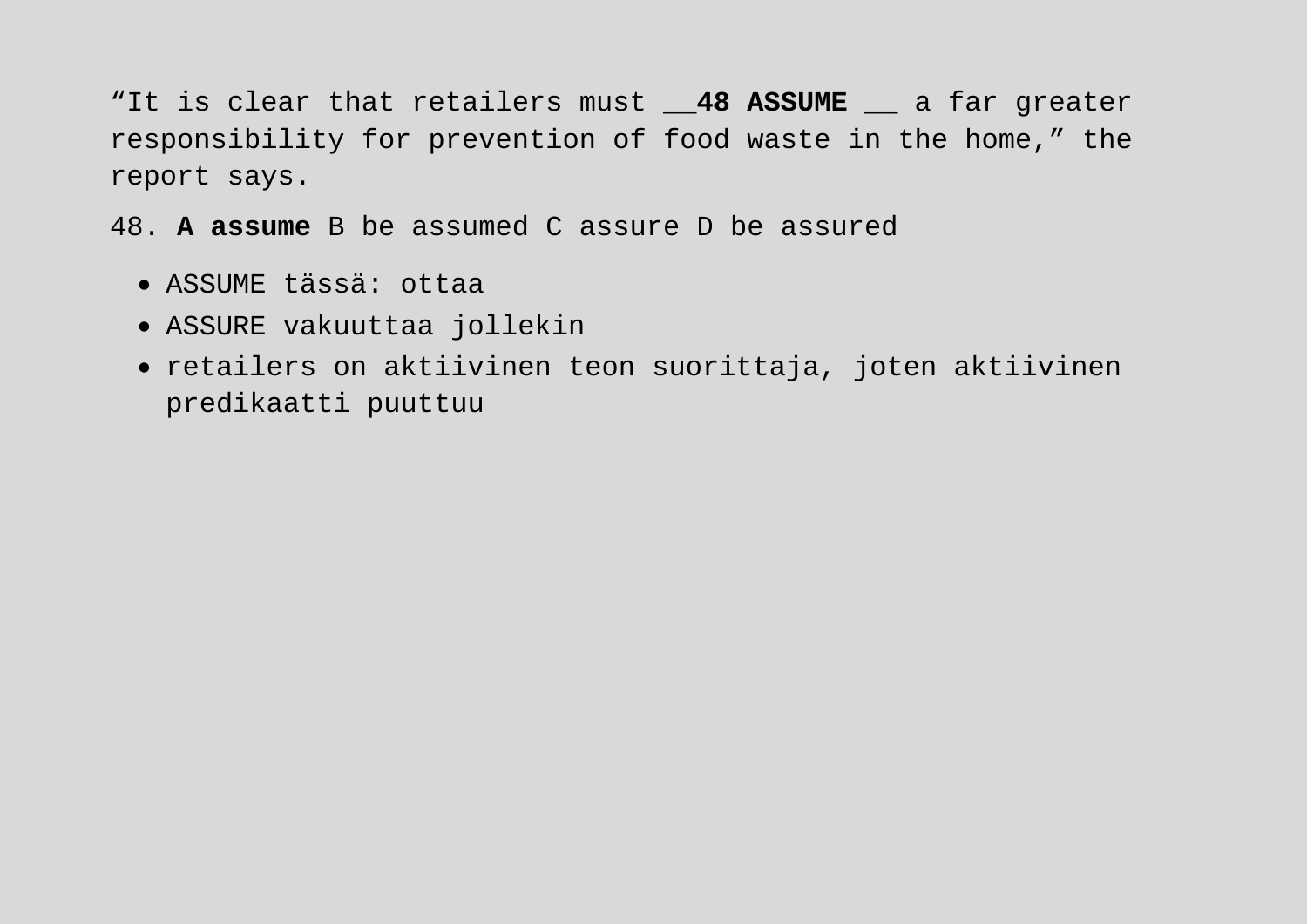"Retailers must ensure that incentives and promotions offered to customers do not transfer waste from the store to the household." Farmers are heavily penalized if they don't supply enough produce to retailers, so they overproduce to avoid the risk. Many farmers who do not have an alternative market often see their surplus going to waste if \_\_**49 ANOTHER** \_\_ buyer cannot be found.

49. A other **B another** C one another D the other

- A pitäisi olla other buyer**s**
- ONE ANOTHER = toisiaan
- D liian rajaava merkitykseltään